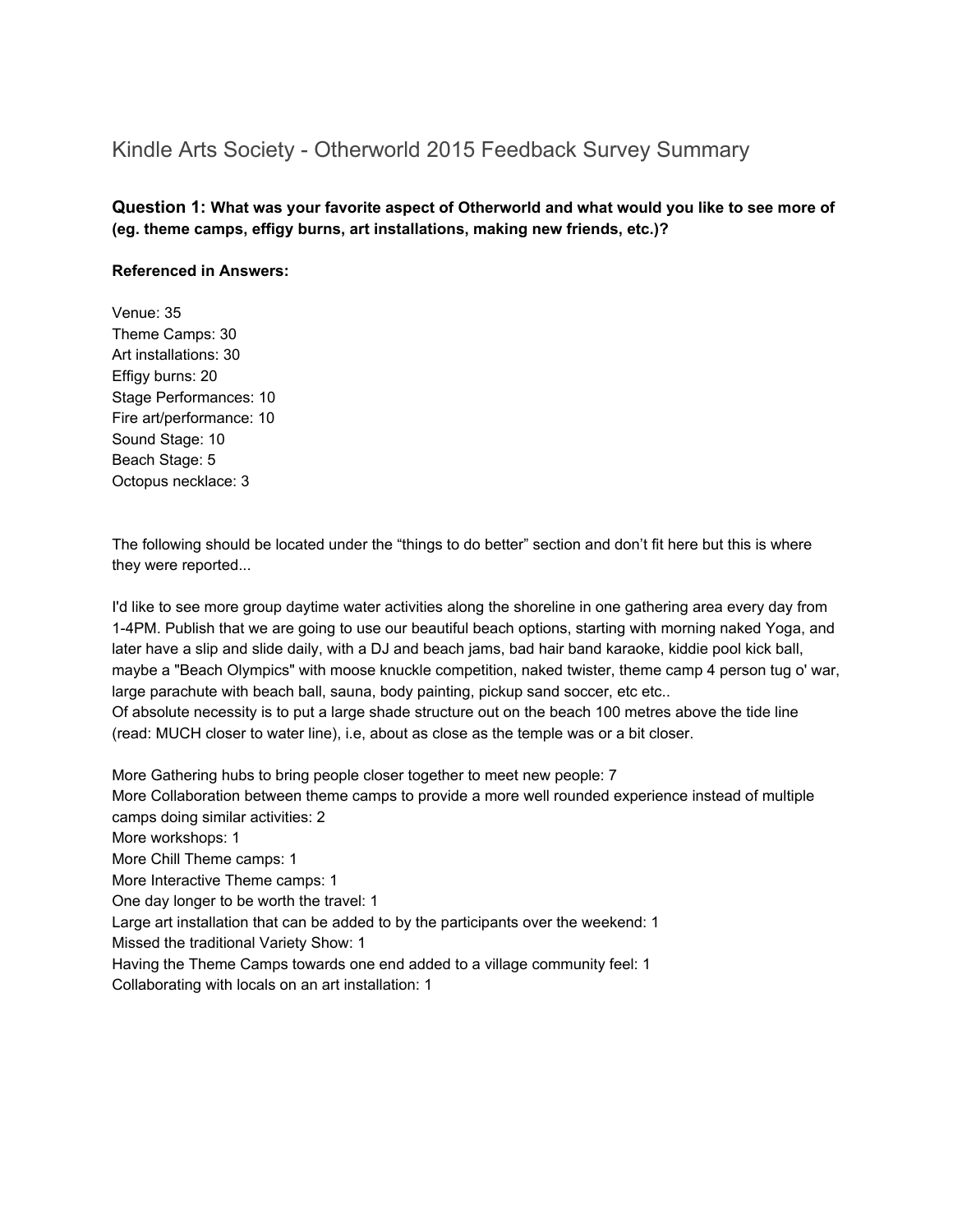## **Question 2: Please provide constructive feedback for something we can improve on at Otherworld.**

## **Venue**

I had a hard time navigating the beach because I am disabled. It would be super if there was a walkway of some sort for those of us with mobility issues.

Logs blocking the way to the beach are unnecessary and very easily remedied

More lighting at night, but other than that you guys did great!

Otherworld takes a long time to get to, stretching the event a day or two longer would make the drive worth it.

500 vs 400 person capacity next year?

At this location we could double the attendance. It was spare in that big space.

I found things a bit too spread out. Maybe have the theme camps all together and folks camping away from there theme camp stuff.

Have the event over one more day to compensate for the extra travel time.

Incorporate the Band more, I would like to see a welcome ceremony.

It seemed that most nights everyone was so scattered, and so many theme camps were dark almost every night. If everyone gravitated towards a center camp, either on the beach, or in the trees with a common performance area just out from there on the beach, it would serve to draw everyone towards the center. Since we pay for a... full service campsite, more recycling containers so they don't all completely overflow.

A few lights on the main path would be helpful - (maybe leading to where the washrooms are) and on any hazards (like raised wood platform covering electrical cables) would help.

More soap in the bathrooms (even just hand pump soap)

Communal shaded beach area - good for either sun or rain.

Expand a bit, to 600 people from last years 400.

The event was too spread out. Put all of the theme camps in one area for a "downtown" feel so you don't need to walk all over the site to find the action.

# **Communication**

Please provide some kind of schedule or program when we arrive of the workshops that were being held. I wish there had been a survival guide for Otherworld with details pertaining to parking, leave no trace, recycling, biking, bringing art, 10 principles, etc. Not only is it a cool souvenir, but there were new Burners at the event who hadn't heard of the foundational principles of the Burning Man events.

More education for the masses re MOOP. We've got some serious indoctrinating to do.

The crowd was not very respectful of the sacredness of the Temple Burn.

This felt significantly different from most other Burns I've attended and I think this is why. There didn't seem to be much dialogue on people doing cool shit/new ideas/sharing ideas etc…

How about a big chalkboard that says "WHAT'S UP TODAY" on it? Instead of a WWW guidebook, or schedule of events, the board gets erased every night, and every day people can write their events on it. I think more emphasis on educating about the ten principles of burning man, especially to new participants. Perhaps offering a Q&A session or orientation?

Communicate that bikes would be great there!

More information on events happening around the theme camps, specific times and such

I feel maybe if there was a chalkboard or something with a list of the days events

Better communications for the Theme camp job fair

Better advertising in the greater bamfield area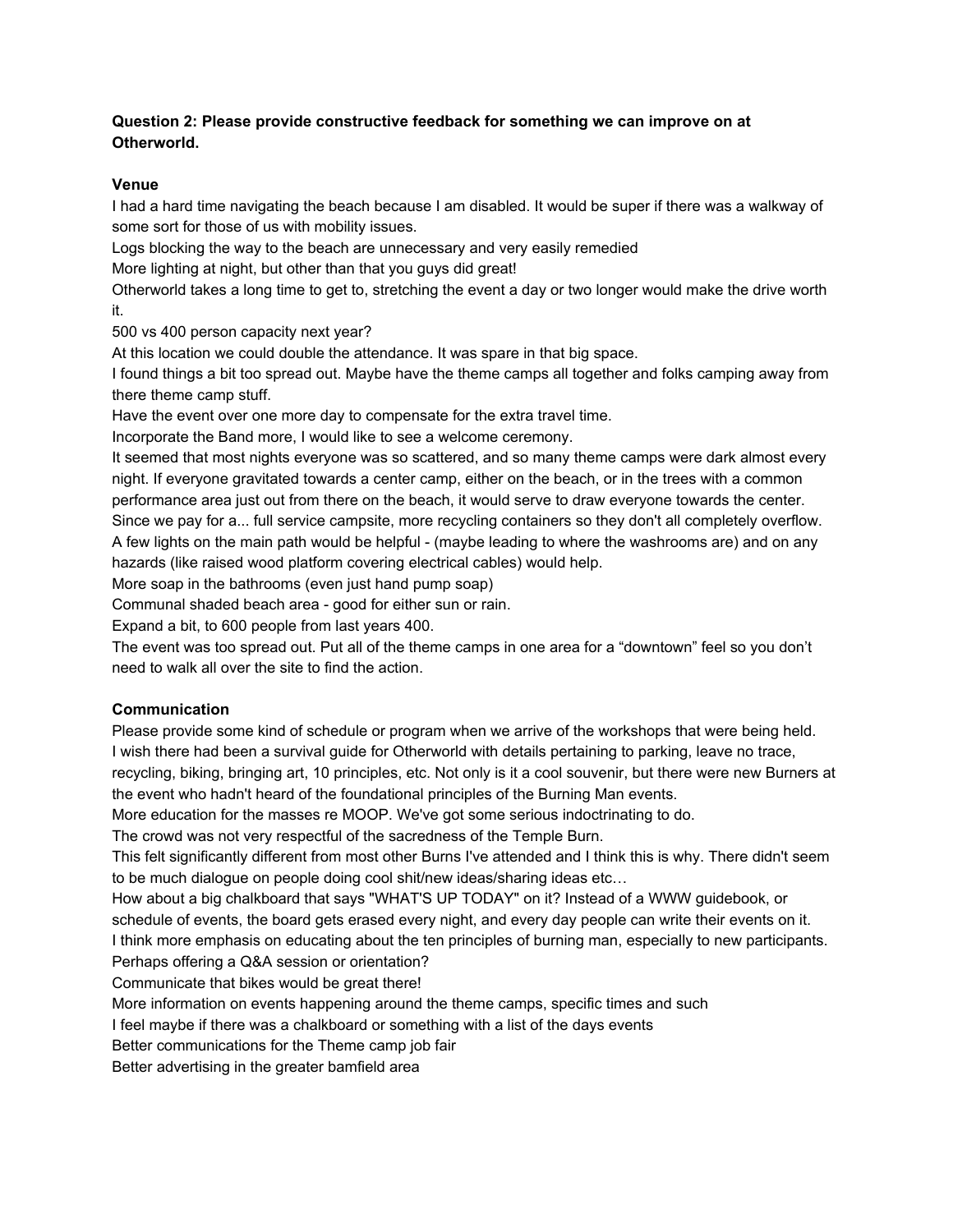Make folks \*very\* aware of the road conditions, and prepare for them. I went through 2 packages of tire plugs. I spent a great deal of time fixing sketchy vehicles that were clearly not up to the task of driving that road (tires were far from the only problems I encountered).

## **Activities**

Needs more support for workshops, presentations and talk. Perhaps a Center Camp good for larger numbers of people.

Maybe a slightly more formal meet-new people activity - icebreaker style...I appreciated that the atmosphere enabled everyone to just walk up and meet someone new, but I know for us introverts, sometimes we need an excuse.

More information when activities or events are happening.

I noticed Center Camp was a bit... underutilized?

Perhaps more organized group activities like capture the flag and such :)

## **Sound Zones**

Enforce the sound zones.

A nice visible sign to let people know they're entering the quiet zone would really help the quiet zone people get some sleep

Clearer divisions of the sound zones - there should be something visible on the road/in the site, as well as on the beach (looking at the site from the ocean/beach).

I understand sleeping gets hindered by many things but being more strict on sound would be great.

## **Art**

I found some of the art that was given art grants difficult to find, some of the pieces were placed in the woods making searching of the pieces awkward.

The runt effigy burn was not really promoted at all, and needed up kind of happening as a little side burn. Spend more money on art and less money on theme camps and DJ's. Kindle is supposed to be about art. Better info on art grants. More art! Make Otherworld about art!!

More beach art, and more spontaneous music.

## **Rangers**

Give bicycles to the rangers

Consequences if Rangers flake out on their shifts

Fewer ranger shifts for longer duration would need fewer volunteers maybe

On the ranger side of things, i would like see specific training on how to deal with fire jumpers, from both a participant point of view, and if you are a ranger that is called to handle the situation. I spoke wiht the fire jumper about his jumping and how it made me nervous and for him and the safety of other and was told He was going to do whatever he wanted, he turned around, ran away naked, and jumped over the fire again. I would like to have a workshop or something surrounding dealing with people who are doing something that is very dangerous and frowned upon like fire jumping, and how to distract them/persuade them to stop.

## **Greeters**

More guidance for greeters ---- in particular with respect to locals use of the public area. When I showed up for my shift, there were no instructions given. Having better signage regarding parking, greeters seemed disorganized.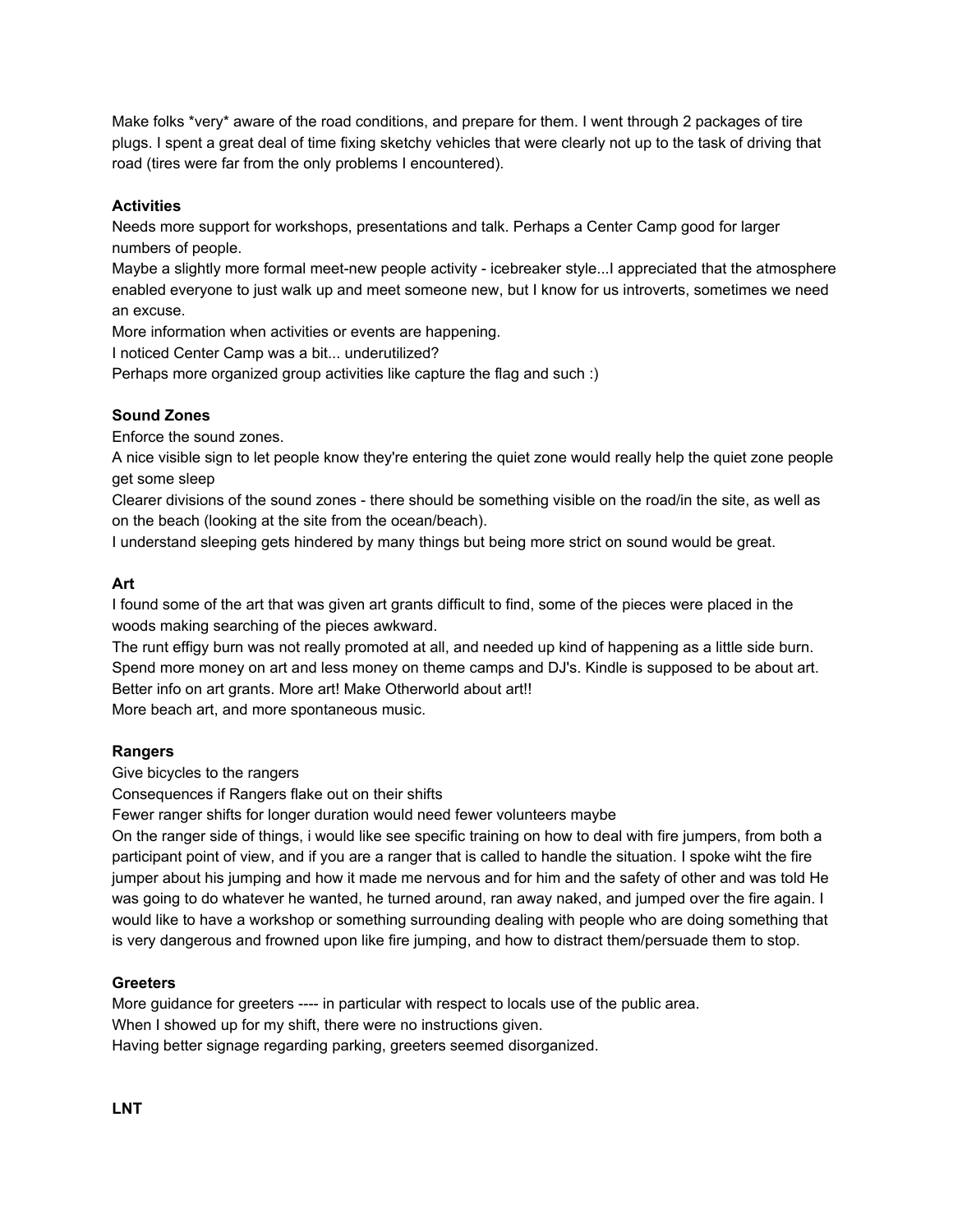I would like to suggest a recycling initiative (perhaps included with the LNT duties)There was a recycling bin, which was quickly overwhelmed with plastics and other recyclables. Perhaps bins for bottles and cans (deposit redeemable), glass, paper and metals?

More communication re: trash (were the dumpsters legit to use, or not?) More recycling! Can someone (LNT?) make it clear what waste can be left behind, and what waste must be packed out? More signage! LNT needs to be spread out more, instead of all at once at the end of the weekend. Perhaps having moop captains for EACH day of the event, to sweep the beach. This would lessen the volume of flailed debris pulled up on the last day, and perhaps lessening the workload on the day after the event. This would also encourage volunteers to be more active during the event, instead of afterwards as well.

The Temple team, Effigy Team and any art project on the beach should be providing their own LNT lead to rake up/clean up after the art. Including a magnetic rake or THREE. Each Art LNT lead would coordinate with the Event's LNT lead.

## **Music Stage**

Music - bigger and dancier at night.

It was a bit disappointing that there was only really one "main" dance camp that seemed to quiet down quite early.

The sound stage / dancing experience could be improved. I love good beats and great music and would love to dance all night long

Could the main sound stage be a beach stage, i.e. barefoot dancing in the sand all night!!

have a nigh time general soundstage out on the beach in a "center camp" like pavillion

I like to dance my face off at these sort of outdoor events

Music! Where in the world was the musicians and live music!!!???

More music and public spaces to gather and interact together.

Later night dance camp please. Live music.

## **Fire Show (all from one person)**

Message from Hiltz for perspective: I was in both fire shows and I thought they went smoothly and safely.

Message from one participant:

I was pretty concerned that the tech kit was lacking. It didn't have proper gloves for doing put out, and it was some mouldy towels stuffed in a fuel container, and a chem extinguisher.

The safety talk had more emphasis on not getting your tools dirty with sand, instead of respecting perimeter and actual safety concerns. It was very frustrating to be told to stay out of the photographers shot while trying to tech, then having the fire watch tell me to go up front. Did i mention i was the only tech, who wasn't doing put out?

Then to be blown off after, when i tried to talk with the fire lead about my fire troupes fire safety tips, with a 'we do things differently than the big city'. It was frustrating that i had potentially risked my safety as a tech with a group of people who seem proud to disregard learning some skills or habits that could save them some pain and suffering.

I do enjoy spinning for the otherworld peeps, and even if they don't step up the safety aspect, I'll probably still spin if they want me to, but to have to ask friends to keep an eye on you while performing because you don't trust the event tech to keep you safe because they are being asked to multi task. I'd like to be able to fully be in the moment performing just for the crowd, and to be able to enjoy it, instead of keeping one eye on the other performers and not doing anything too complicated so as to not tax the one tech.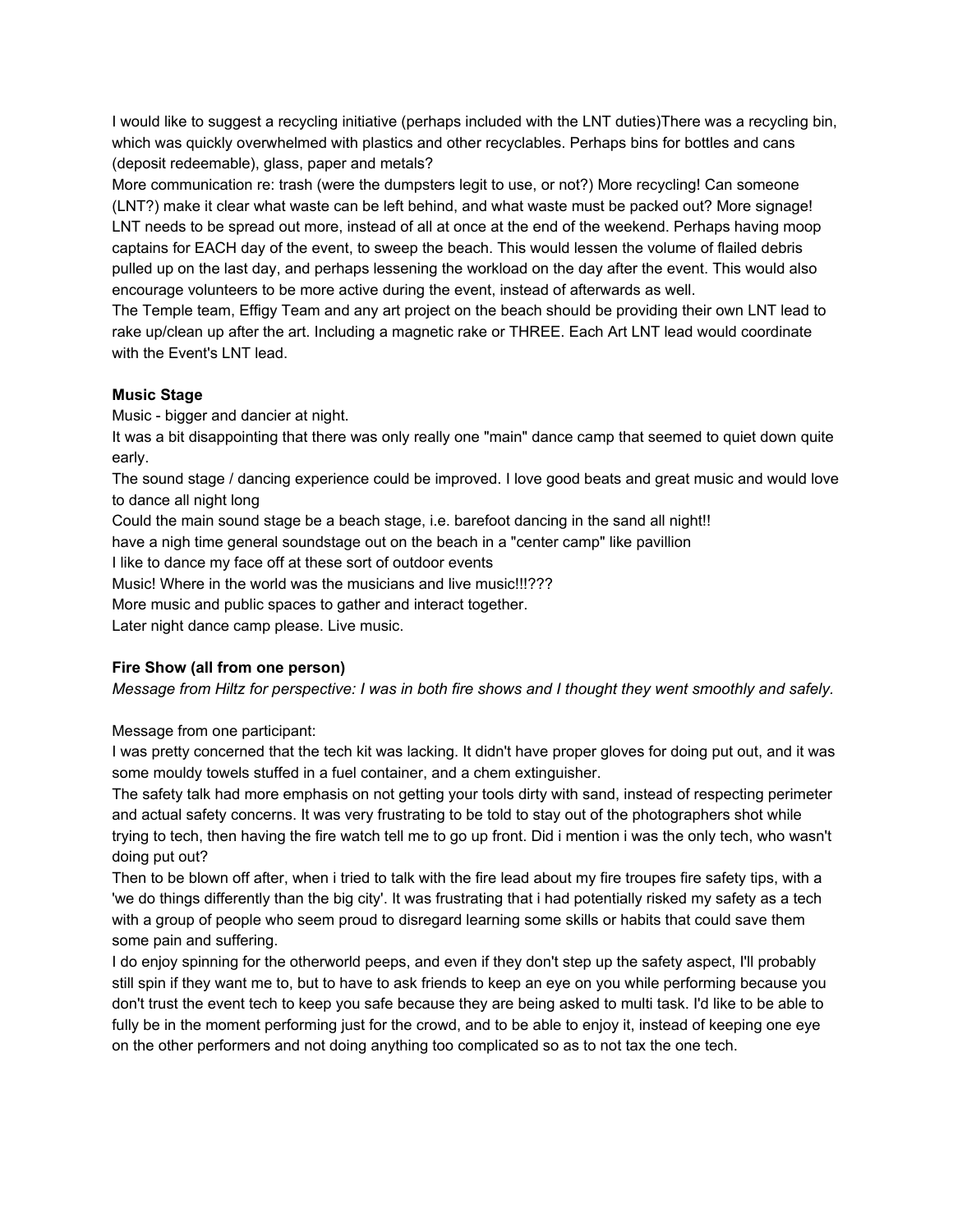## **Question 3: What creative suggestions do you have for making Otherworld better? This is meant for brainstorming new ideas.**

## **Interaction with the local community....**

The local Huu-ay-aht elders do a welcoming ceremony - Mentioned by 2

Temple or other art built by locals - Mentioned by 2

I would like to see some sort of involvement from our hosts, providing they would like to, perhaps an area in the camp highlighting the area's history, or perhaps an event with an elder sharing story/lore of the band? -Mentioned by 3

## **Art**

I would love to see some sort of collaborative man build. Something to allow any member of the community to contribute to it's creation. I am not sure of the feasibility of having people submit images that could be laser cut from wood that would attach to the base of the man or some other way for community members to put their unique mark on the centrepiece of the event.

Showcase the art more.. do write ups about art that has received grants and show it off a bit before hand, like ttitd does beforehand.

Bring back the Variety Show!! I strongly feel that is a great way for Newbies to get to know us and for them to showcase who they are or even use some of that time when we are all together to tell us about their camp "What, Where, When"!!

More music. More acting, variety show, dance. always more :) More art installations.

## **Venue**

Portable boardwalk for wheelchairs to access the beach - Mentioned by 3

Lamplighters - it'd be really great if the main road was lit a little better at night, and if there was a "lamplighter" style unifying lights down the entire road from end to end it'd make the whole place and all the camps feel more like a boardwalk/esplanade (and prevent darkwad dropoffs)

I think we were lacking a community center or focus point. Maybe a large structure or stage on the beach would be good. Similar to the main stage space at the old venue.

Otherworld felt... Dispersed - would be good to have an obvious main area where things are happening and people can congregate.

I'd suggest that all placed theme camps be placed very close together

Sunny daze was really small, and it forced you to meet and hang out with people due to its small size, the large size of this venue creates a challenge. Openly putting out this challenge might be the easiest way to find a solution - Mentioned by  $6+$ 

## **Art Grants**

Making public how much is available for art grants. I understand there is an art grant process, but I think more people might apply if they knew how much was available. I've heard rumours of how much Kindle has for art grants, but I've never seen anything formal.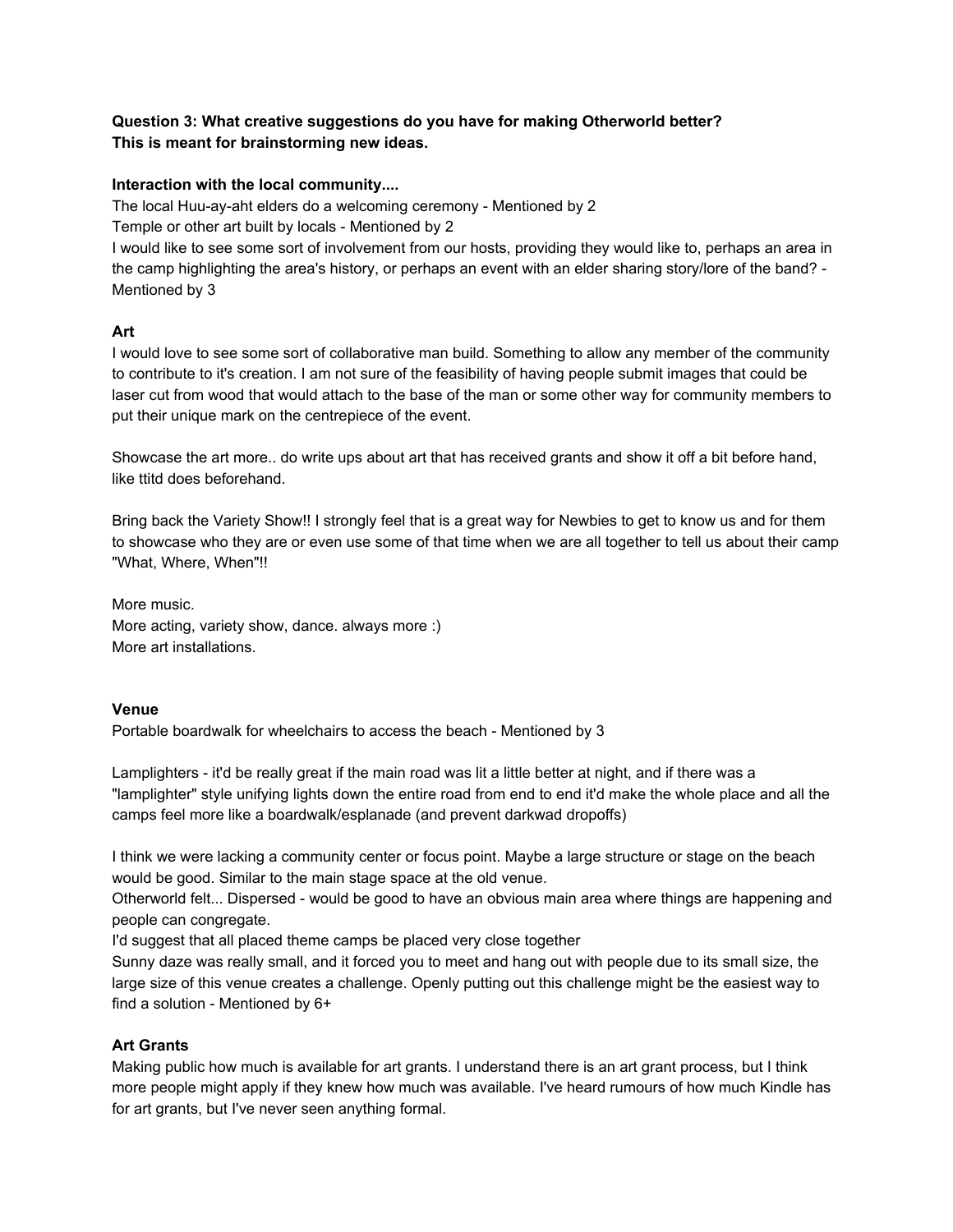More advertisement of art grant deadlines, the process and what you can use an art grant for. I think more education is required for the community to be more aware of these and utilize them.

## **Question 4: How can we encourage more people to volunteer for critical event services? (ie. Rangers, Greeters, DPW, and Leave No Trace)**

#### **Schwag, patches, and team parties.** - Mentioned by 10

You gotta build team spirit. If people feel like they're part of something and they take pride in it, they will volunteer again and again.

I suspect that the very best way to do this is with incentives (e.g., reduced cost ticket, free pass to a Kindle event during the year, Kindle membership).

Don't give out schwag at the gate. Instead give out schwag when they finish a volunteer shift. Make the schwag something visible and wearable (ie. LED pendant like Jared created last year engraved differently for each team).

#### **For Directed Tickets - Mentioned by 11**

#### **For Discounted tickets - Mentioned by 18**

You could offer a discount to critical infrastructure like 25% after confirmation of shifts completed (post event)

#### **Against discounted tickets** mentioned by 3

## **Rangers**

Ranger training sessions throughout the year to increase the number of trained volunteers - Mentioned by 3

#### **Mandatory Volunteering when you buy your ticket with consequences if you miss your shift** Mentioned by 3

## **Large chalk board with all teams and shifts showing names of volunteers and open shifts** Mentioned by 3

Also (and this worked well at our 250+ person camp on playa), publish the volunteers list and schedule VERY VISIBLY at centre camp (lights! make it an art piece!) and be sure to publish along side it a SHAMING LIST for those who flailed or never showed up for their shifts. There's something about the psychology of being shamed in front of their community that hugely decreased our noshow and flail rate. Plus, then you have a list for next year to compare against the signups for discounted tickets and identify the moochers.

## **Meals for Volunteers (Commissary)** Mentioned by 2

#### **Volunteers from Theme Camps - Mentioned by 2**

with BitF, essentially just asked all theme camps to provide ~6+ people for each greeter shift. possible to also 'require' a certain number of 'x-role' (LNT/ranger etc.) from each theme camp

#### **Fire Show technicians / pyro added to directed/discounted tickets** Mentioned by 1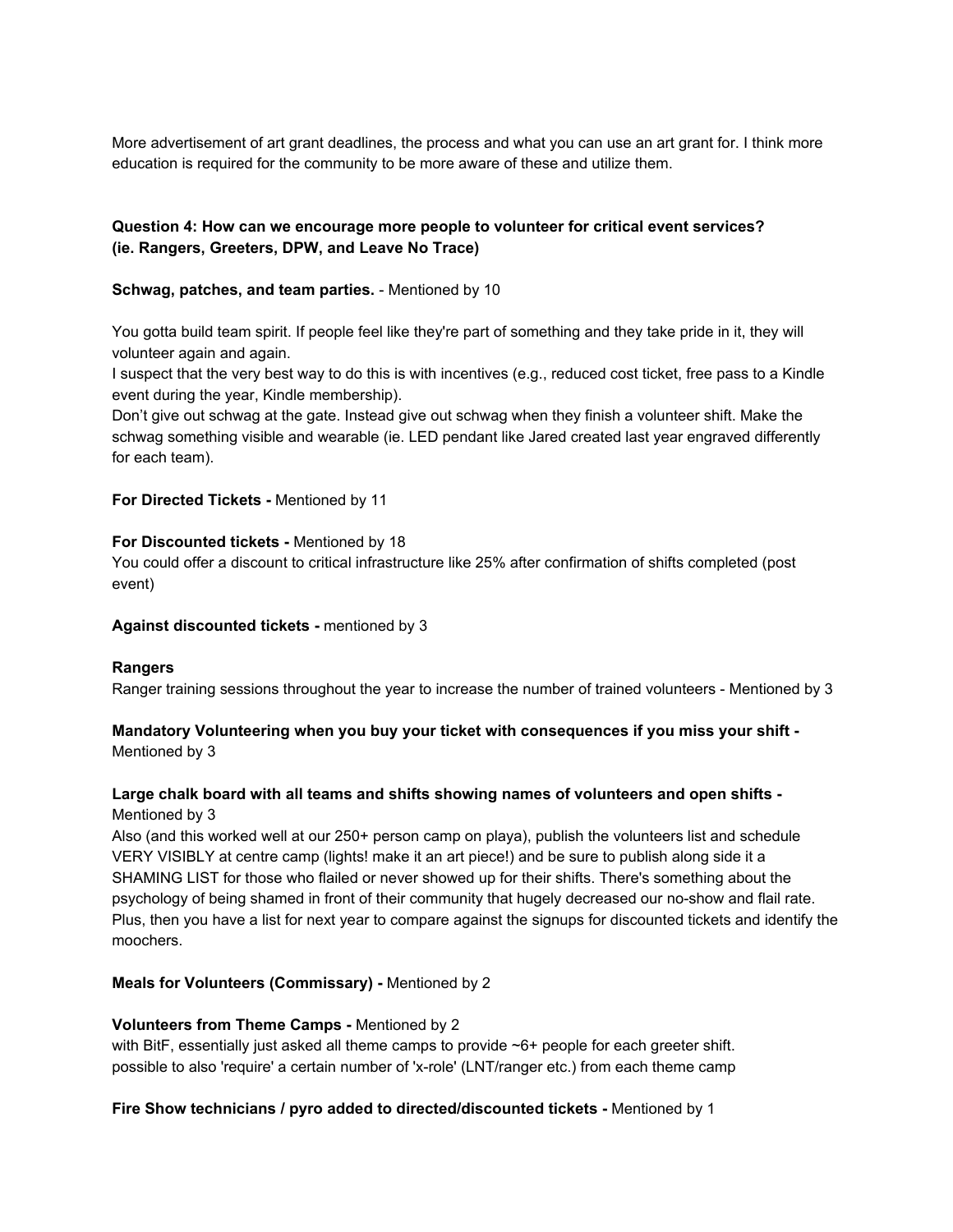Maybe consider including the pyro crew on the discounted tickets -- bit of a struggle getting certified people, and if they step up like last year they should be retained

#### **DPW** - Mentioned by 1

I volunteer for dpw typically but i dont feel connected to a department, I feel anonymous.

#### **Weighted volunteer hours - Mentioned by 1**

One way to improve representation in those critical roles might be to more heavily weight volunteer hours in those roles (i.e. if you had a requirement of 4-6 hours over the calendar year to be a member in good standing, perhaps you only need 3-4 hours in a vital role).

#### **Communication Suggestions**

Better structure will make people eager to volunteer again (good instructions, clear shift onboarding and offboarding, etc).

more communication around who is still critically low.

Some encouragement and education about why everyone is expected to volunteer should be given. The lack of wanting to volunteer, and just show up for a party should be highly discouraged. This community is made of participants, not spectating party goers.

Have volunteer information and areas a main aspect of the website when people go to it, right at the front page. Have all of the information about Otherworld reflect the volunteering that goes on, and that we are the festival ourselves.

Suggest that team leads have meetings with their teams ahead of the event, especially LNT. The LNT team has in past years not communicated enough, if at all. There is a meeting planned for the last day, which never happens due to hangovers and people leaving. LNT should meet pre-event, and throughout the week. Perhaps a MOOP captain for each day? Could the effigy site be MOOPed in the afternoon of temple burn, rather than saving all the LNT until the end?

Enculturation into the community ideals of community engagement/ownership of the event At the risk of being punitive, people who did NOT perform a function at the previous event (ie bailed out of LNT, etc) can not purchase tickets until everyone else has had their opportunity. We already allow members of Kindle Arts First access (second after leads), so put them on a list AFTER the public sales have been up for a while.

Perhaps more information is required for those unaware of what the voluntary positions entail.

Have some featured spotlight for each group throughout the year where people can talk about how awesome/important it is to build the stage or welcome their friends.

do a hiring fair at a Burners and Beers

Perhaps a small community event prior that people can get excited, talk, meet, plan at beforehand?

Again - more acculturation and educating people. Sharing throughout the year what these services are, what their value is, and having some training/discussions about them well before the event. If people don't know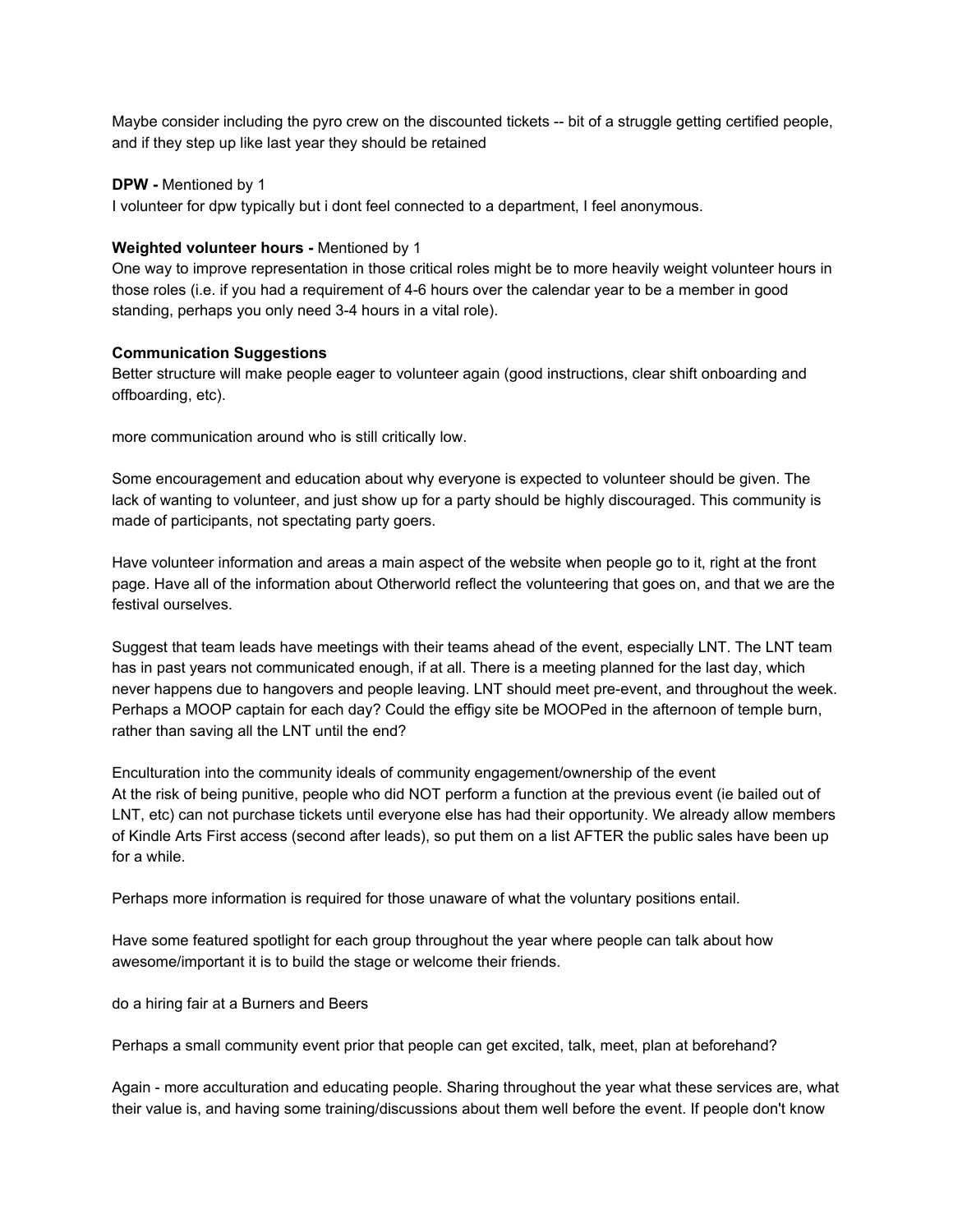what these are well in advance, they are making a blind choice right when they purchase their ticket. Maybe an idea is to have 'themed' burners n beers or get togethers at someone's home - the above listed services being the various 'themes'.

I think by offering an orientation session that highlights the principles of burning man and educates about the importance of these roles to the success and longevity of the event.

It would be better to be contacted as soon as possible after ticking the box and buying a ticket, even if it's just a 'hello, thanks for volunteering, what is your availability' type of message. I think the clearer everyone can be about exactly what is needed, when you have to be there, etc. the better. Also if you need people to be there early or stay late, make it clear whether camping fees will be covered / discounted / whatever. Advertising these positions year-round with clear job descriptions and expectations.

Earlier, louder encouragement.

Market it with things like:

Want better coffee, all day? Sign up to be Centre Camp Lead/Team! Did it take you a long time to get your wristband? Help streamline Greeters! Have time to stay and enjoy some quiet after the crowds go home? Help Otherworld stay in Pachena Bay and join Leave No Trace.

Review system at the end of the year - get each service channel to get all it's members to come up with 2 commendments: one for a person on their team who was awesome and stepped up, and another for a person who wasn't on their team who showed initiative or got a little involved with the team and they think would be a good addition to that team. Approach both those people next year, make them feel special that they'd been mentioned by name, and that the team would like to invite them to join with a discounted ticket.

Maybe have someone who has done one of the duties write something up about their experience and share it with everyone with the hopes people will realise how easy some of the duties are?

Do a job fair or information sessions at fall and spring events and a spring town hall that focuses on community contribution.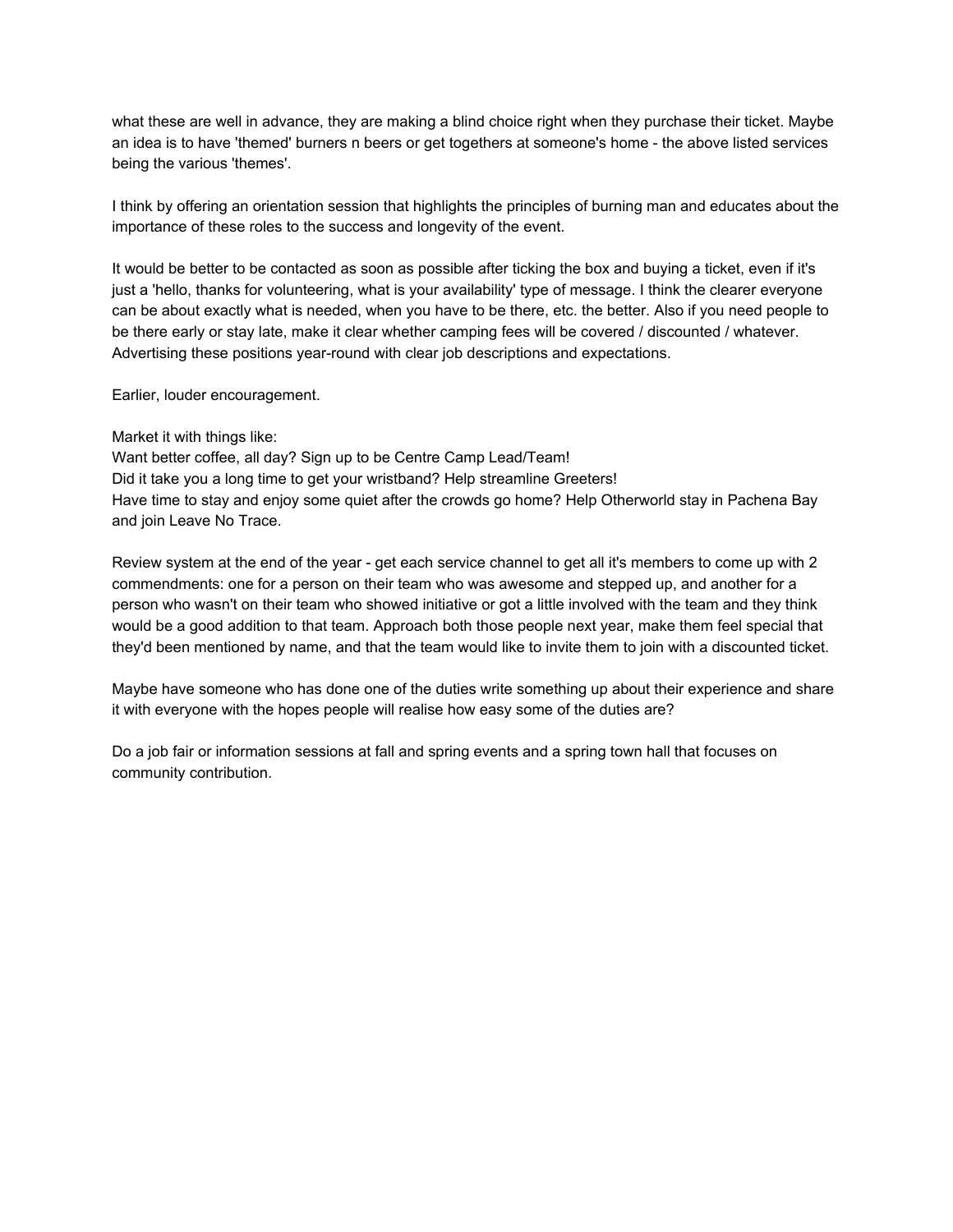#### **Question 5: Do you agree with offering discounted tickets to the following teams:**

110 total responses *BoD comment: We acknowledge that this is not a great question*

59% Dept. of Public Works (DPW - setup/teardown) - 65 57% Production Team Leads - 63 54% Rangers - 59 43% Leave No Trace - 47 40% Board of Directors - 44 27% Theme Camp Leads - 30 22% No one should have discounts - 24

## **Question 6: What did you think about the Pachena Bay location (the good, the bad, and travel challenges)?**

**the good:**103 positive comments, 8 mentioned showers and toilets, 4 mentioned great staff. **the bad:**27 negative comments, 2 mentioned lack of accessibility to beach, 7 theme camps were too spread out, 6 mentioned perimeter control was lacking.

**travel challenges:**59 comments, 21 neutral, 27 liked the challenge, 6 disliked the challenge, 3 mentioned tire damage, 4 mentioned vehicle damage.

#### **Question 7: Would you go to Otherworld at this location again?**

**Yes - 83** 

 $No - 2$ 

#### **Question 8: If you did not go to Otherworld this year, what prevented you from doing so?**

2 responses from people who did not attend

Financial setbacks as well as time off on a new job and dog sitter availability, Plus the inability to come into the venue anytime during the weekend...An opportunity arose but due to no gate ins and outs I was unable to go. Many I knew who wanted to go couldn't because of the distance…

Travel companions in Vancouver didn't want that much Travelling for a weekend. Roads sounded scary. 5 hours is distance from Ottawa to Toronto so not a local event. I don't want to be on logging roads.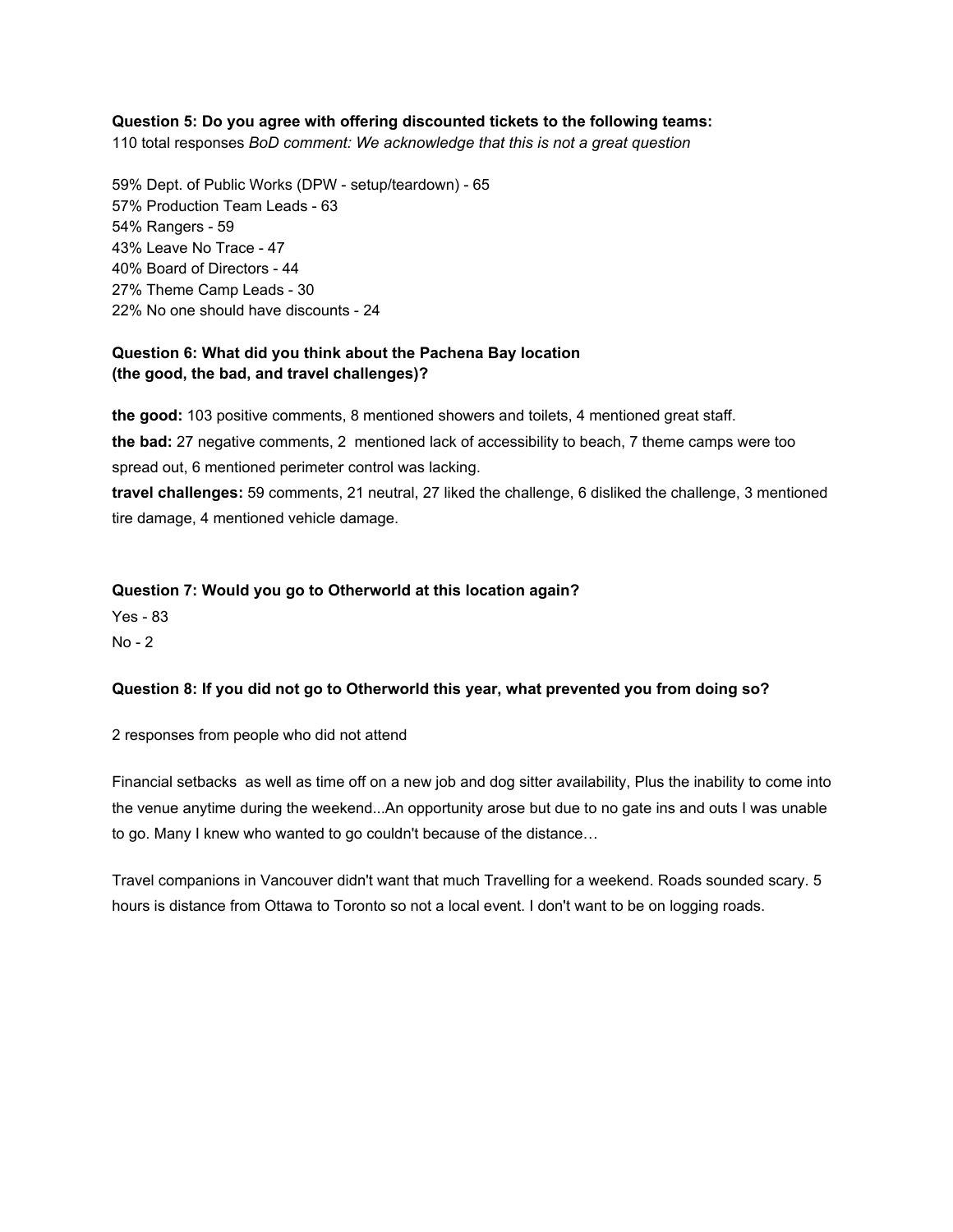# **Question 9: How do you feel subsidy tickets should be distributed to low income participants?**

**70** - A fixed price based on the per-person cost to pay for the venue, security, medics, transportation, and insurance? (\$50 based on this year's budget)

**12** - At whatever price the applicant says they can afford to pay?

**17** - Other comments...

Just limit how many subsidy tickets we can give out and build that into the other participants budget.

I do not agree with offering discounted tickets to anyone for any reason other than financial crisis. Our events are participant-driven, and setting up a tiered system will only serve to striate the community. Anyone who feels they pay too much for their ticket can apply for an art grant to subsidize their camp/art/transportation, or whatever means defines their level of participation.

Regarding the question of discounted tickets, above: I would suggest a heavily discounted or at the absolute least Direct Ticketing option for members of theme camps who may travel from over a certain amount of kilometres (to be determined). Just so they can deal with the transportation costs without having to have the onus either on themselves or their other campmates. If theme camps start coming from Washington State or... even further south, it would be a very very nice gesture of us, the hosts, to help out in an easy, monetary way like discounted/complementary tickets.

Just that I don't really support discounted tickets for any reason other than helping lower income folks attend. I can see problems... do you get the same discount for two hours of 'leave no trace' as you do for organising the larger event or running a theme camp? If not, how do you decide who gets what discount?

In our theme camp, the 'lead' was just a name on the form, and certainly didn't do more work than anyone else.

I was part of DPW and while it wasn't hard to find stuff to help with elsewhere, the work I did as 'DPW' was pretty minimal and not something I'd say was worth a discount...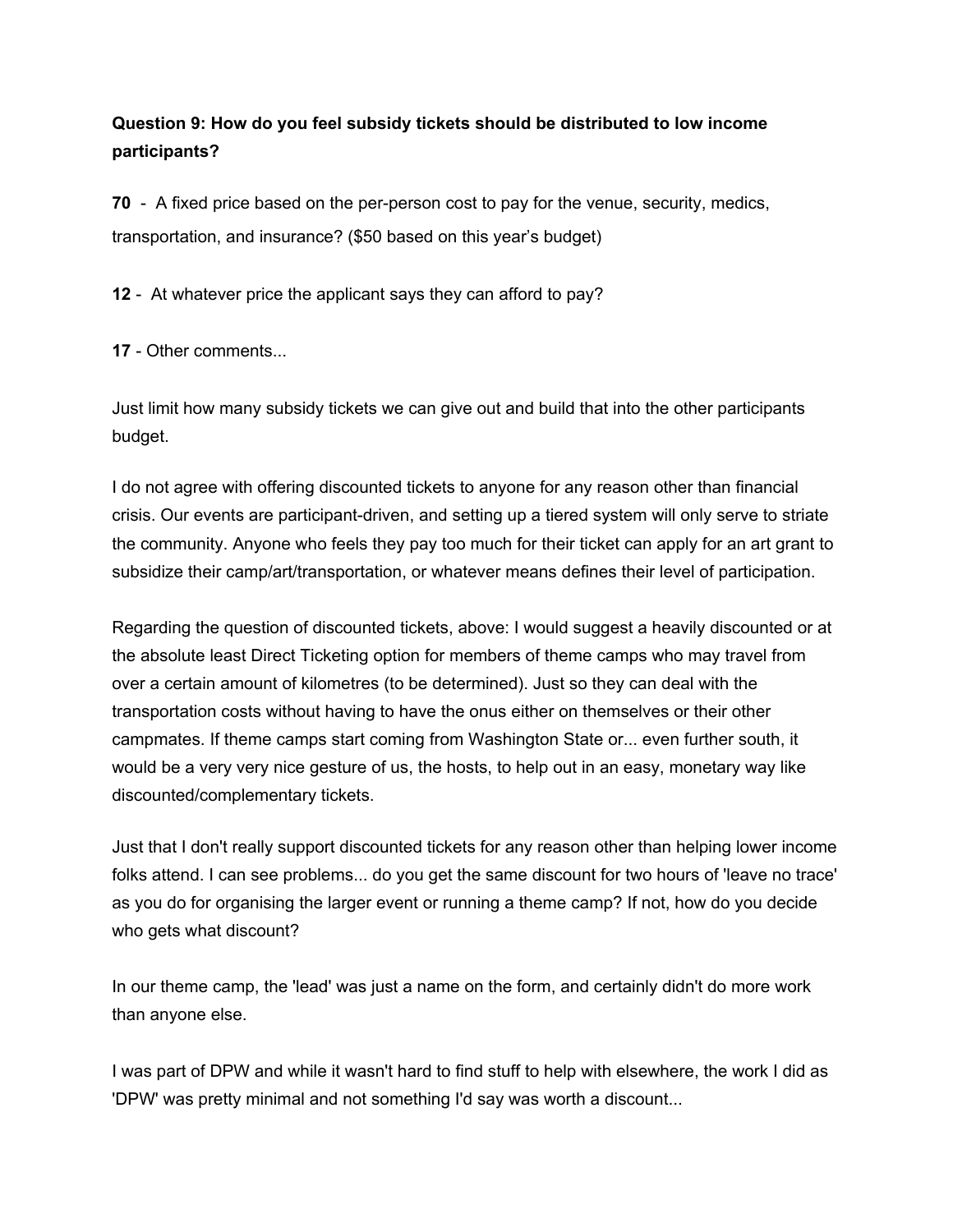I'm not in favor of subsidy tickets to these events. I'm sorry, but if you really want to attend something of this size, this far away, and manage to figure out how to obtain transportation, food, clothing, and party favors, you CAN pay full price for a ticket. You save up \$20/ month between now and next otherworld, and you've paid for your ticket.

Follow up to the subsidized ticket question, I think a sliding scale with a \$50 minimum. You may be surprised how many people will pay more if they are able.

Everyone should buy a ticket. Period. Any other model can be nitpicked and whined about incessantly by the entitled whiners in the community. If everyone just buys their damn ticket, then all that hassle goes away. Plus, the money goes to Kindle Arts for use in the community. If anyone complains about funding art within their own community, they can go find a for-profit rave. They aren't welcome at Otherworld.

I do not agree with offering discounted tickets to anyone for any reason other than financial crisis. Our events are participant-driven, and setting up a tiered system will only serve to striate the community. Anyone who feels they pay too much for their ticket can apply for an art grant to subsidize their camp/art/transportation, or whatever means defines their level of participation.

I'd like to see subsidy tickets offered on a sliding scale with a fixed minimum based on per-person costs, and maximum whatever folks say they can afford.

# RE: discounted tickets:

I'm a theme camp lead. I do not need or deserve discounted tickets. Essential event staff DO. IMO, anyone who volunteers more that 5 hours should get a discounted ticket! (so one ranger shift, not gonna cut it).

Low income is a barrier, there can be multiple challenges though; mobility, vision, developmental, tickets for support staff. The fact little has been done to address these issues demonstrates a disregard of these issues, regardless of what is said. Actions Vs. Words, the difference is easy to spot. The options above demonstrate this limited thinking. Another option is tiered subsidy but it's apparent the board needs to take a stance other than indifference. It's just civic responsibility. Anything less is structural exclusion masqueraded or hiding behind self reliance. If a board member spent an entire event excluded (in a wheelchair for instance) because of community indifference to an easily mitigated challenge, they might see many easy places to make a big difference. Otherwise the few voices advocating for inclusion run the risk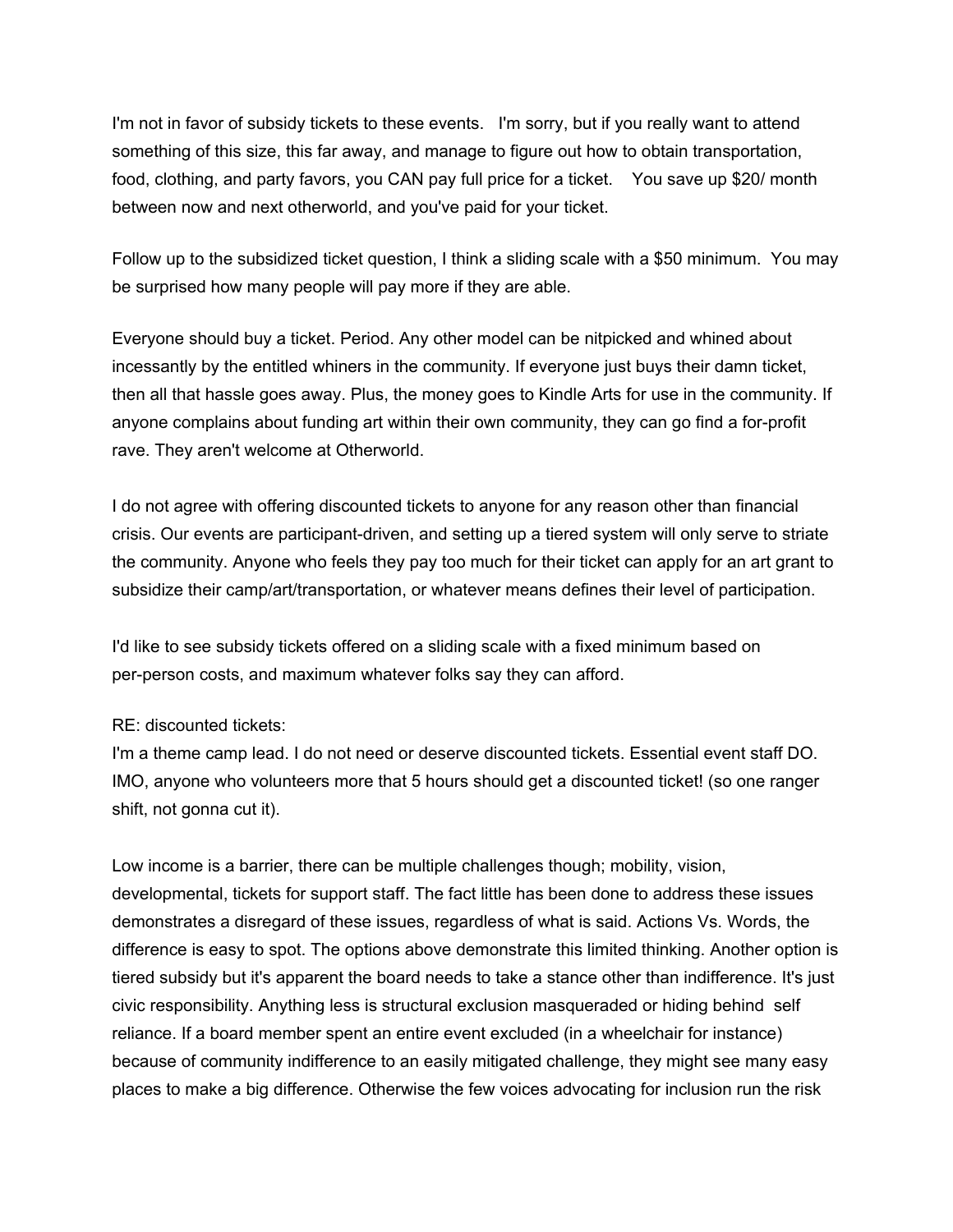of being mistaken for ungrateful or complaining, but it's only because you can't see what I see, and vice versa.

I think the fixed price subsidy is a good idea as we do need the total income at the end of the day. Maybe implementing with it something where people can pay above the \$50 if they are able, and that extra amount can go into a 'jar' that can help people that can't afford the total \$50. Also, maybe have a donate to a ticket option for everything so they can help people get the \$50 subsidy tickets.

A fixed price based on the per-person cost to pay for the venue, security, medics, transportation, and insurance ( \$50 based on this year's budget)

Reference subsidy tickets: there should be a fixed price. Hell we had applicants apply for zero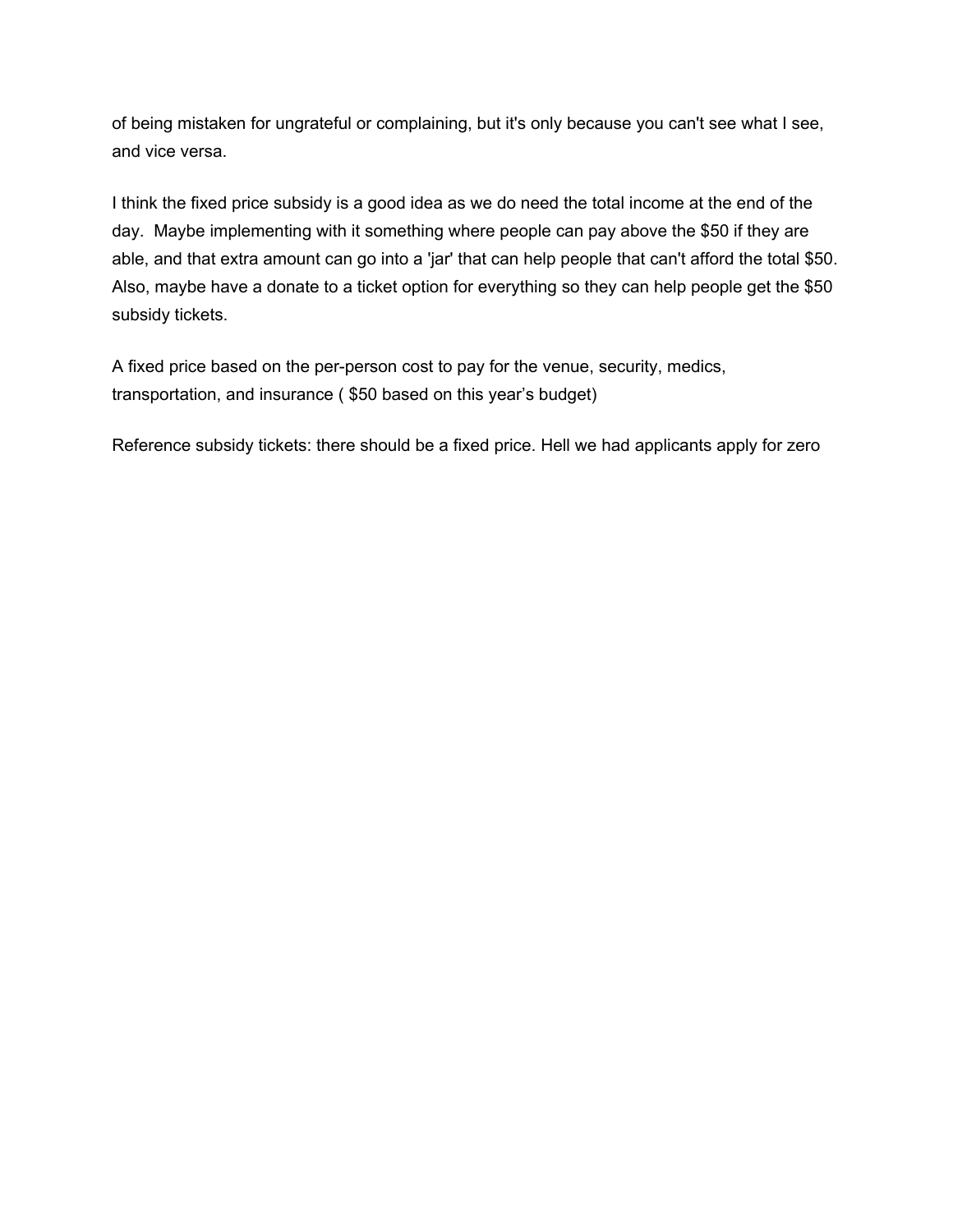# **Question 10: Anything else you would like to say to the Kindle Arts Society Board of Directors?**

- **33** Thank you comments
- **27** Compliments on the event

# **Banning and difficult people 8**

The raised finger signs were offensive. Ban whomever did them. And the noise people in the morning.

Ban the sleep dep assholes

I'm sorry you have to deal with [a participant] and his negativity. He's such a troll and I'm sick of watching him abuse my friends, especially when you're all working hard

please ignore the trolls in our group that have nothing positive to say or contribute, because they feel the need to tear others down in order to feel more adequate about themselves....

Another issue that came up this year that I disagree with was how it was handled was deciding to ban a person from the event. It seemed to be a rash decision, made by I'm not sure if it was the board alone or board and Doarch. But it seemed to be all based on hearsay which is completely inappropriate and in no way 'inclusive'. I believe that in the last few years, the policies and waivers have been beefed up and Kindle/Doarch's now have more weight behind them to enforce those policies. As well increased documentation by the rangers and event leads is vital. It is a slow process, but moving forward and with each year of the event, there is more ability to really utilize the policies if necessary. It is more appropriate for there to be graded responses warnings at the event, removal from the event, and then I actually believe banning from the event is an extreme that should basically never be used. Maybe banning from the following year (for only one year) but again, after sufficient warnings and discussions.

I would really like to see more of a culture of conflict resolution and restorative justice. I worry that banning someone from the event is a slippery slope and was done without enough consideration. There is far better ways to handle these situations, as they are few and far between given the size of the community.

There were times at the event I felt unsafe due to a participant. He approached myself and my date in a drunken aggressive manner, his body language was threatening. It made us both uncomfortable.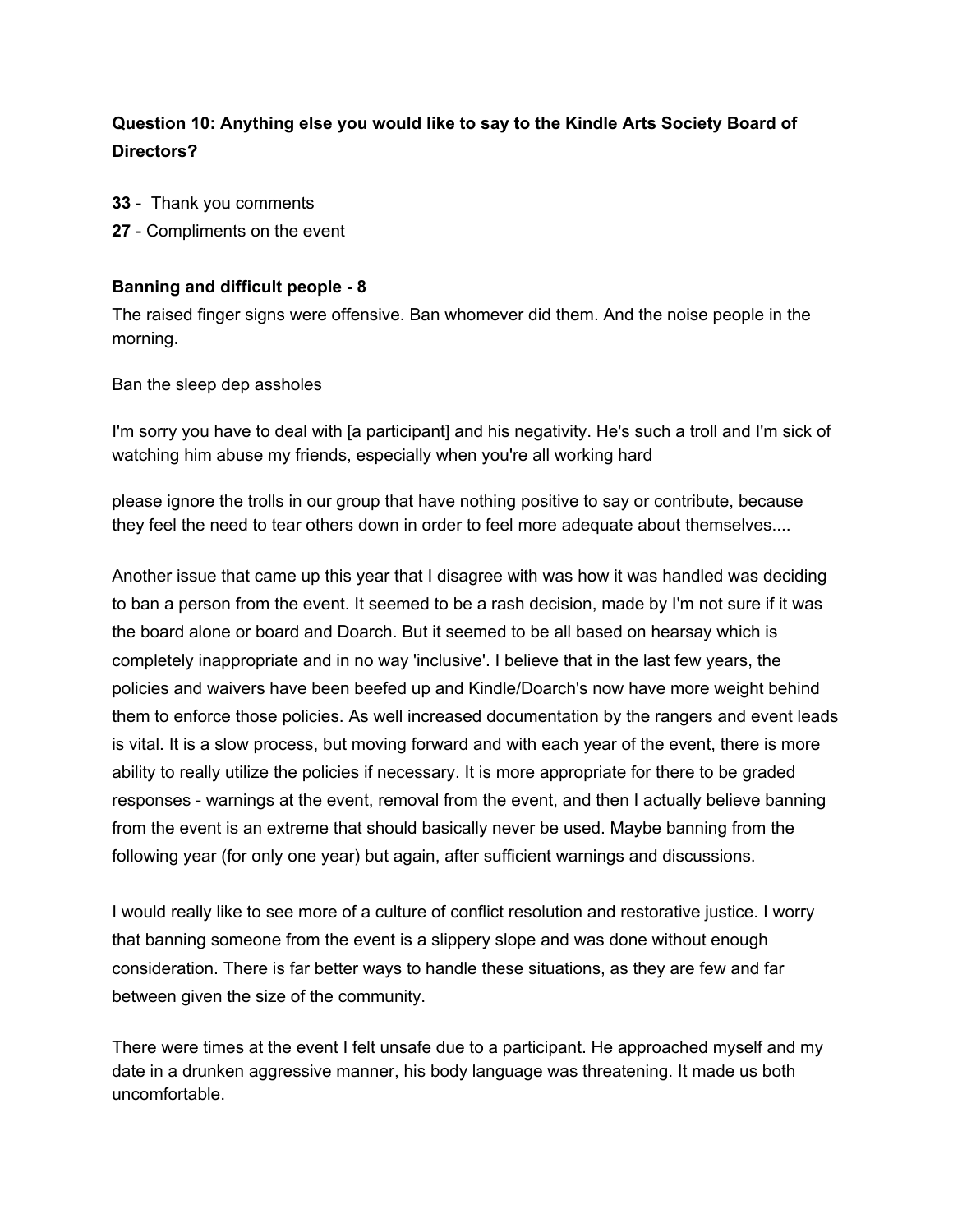A guy put a cycle 11 ft from my tent and in eve switched on a great noise-maker(not music)and went away for thee nigh we couldn't see how to switch it off so were tortured all night I was angry

# **Suggestions for the Board of Directors 12**

Otherworld is getting too big to offer transport to theme camps. Transport should be for essential infrastructure only, and let theme camps sort out their own gear. Enough drama and closed-door meetings. That bullshit tears communities apart and makes the board look immature.

People don't volunteer in a fractured community (see: Vancouver).

Polls like this, and especially the Town Halls are invaluable for the Directors to hear our thoughts and wishes, and for us to be heard.

I would love it if one of the ideas that was floated at the Burning Man GLC this year was brought to life, namely working between our PNW regional groups to throw one or more collaborative events.

I think it's worth making some acknowledgement of the generosity of the Huu-ay-aht people in sharing their land with us, whether in the welcome booklet, or as an announcement or something. I realize we pay for the privilege of being there, but I think it would be in keeping with the spirit of Burning Man to explicitly acknowledge their contribution. Also, I know the wording of the public service announcement (which I think was put out by the Huu-ay-aht leaders) came off as pretty exclusive, and put the backs up of some of the locals (I live in Bamfield, I heard about it). I know you can't control that, but gentler wording would have helped (maybe you can pass it along?).

For my part, as a past INW Board Member and known face in the Seattle Burner community, I see a future where Kindle Arts makes different decisions than INW made, and moves towards a different future. INW is currently trying hard to divest a community of entitled sparkle ponies from their entitlements, and get them to work again. This is VERY HARD.

Kindle Arts has their own problems, I am sure, and the community does as well. But you can make choices today to push back on the community, and provide LESS services via KAS, and let the community fill those gaps. Because they will.